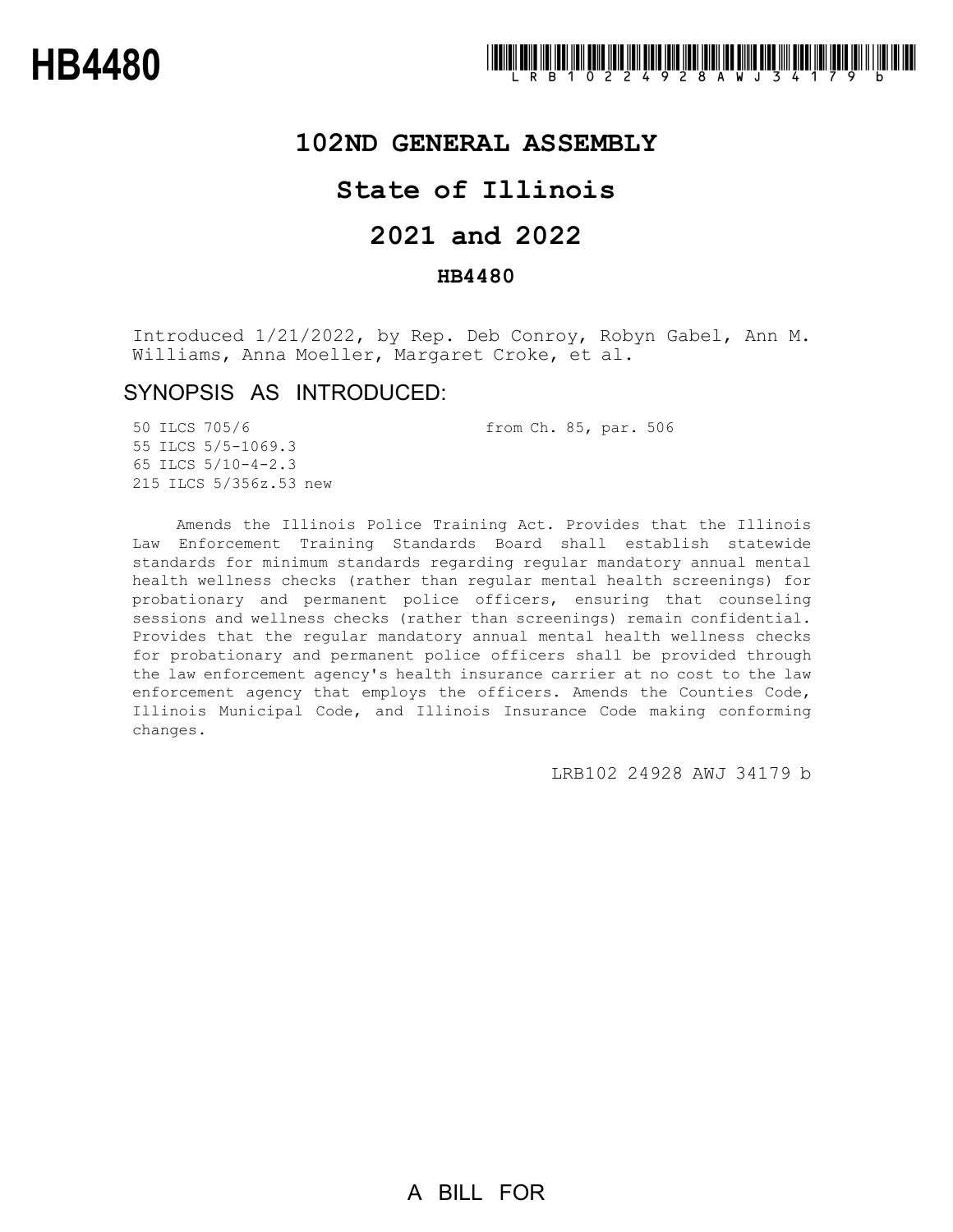1

AN ACT concerning local government.

#### **Be it enacted by the People of the State of Illinois, represented in the General Assembly:** 2 3

Section 5. The Illinois Police Training Act is amended by changing Section 6 as follows: 4 5

(50 ILCS 705/6) (from Ch. 85, par. 506) 6

Sec. 6. Powers and duties of the Board; selection and certification of schools. The Board shall select and certify schools within the State of Illinois for the purpose of providing basic training for probationary law enforcement officers, probationary county corrections officers, and court security officers and of providing advanced or in-service training for permanent law enforcement officers or permanent county corrections officers, which schools may be either publicly or privately owned and operated. In addition, the Board has the following power and duties: 7 8 9 10 11 12 13 14 15 16

a. To require local governmental units to furnish such reports and information as the Board deems necessary to fully implement this Act. 17 18 19

b. To establish appropriate mandatory minimum standards relating to the training of probationary local law enforcement officers or probationary county corrections officers, and in-service training of permanent 20 21 22 23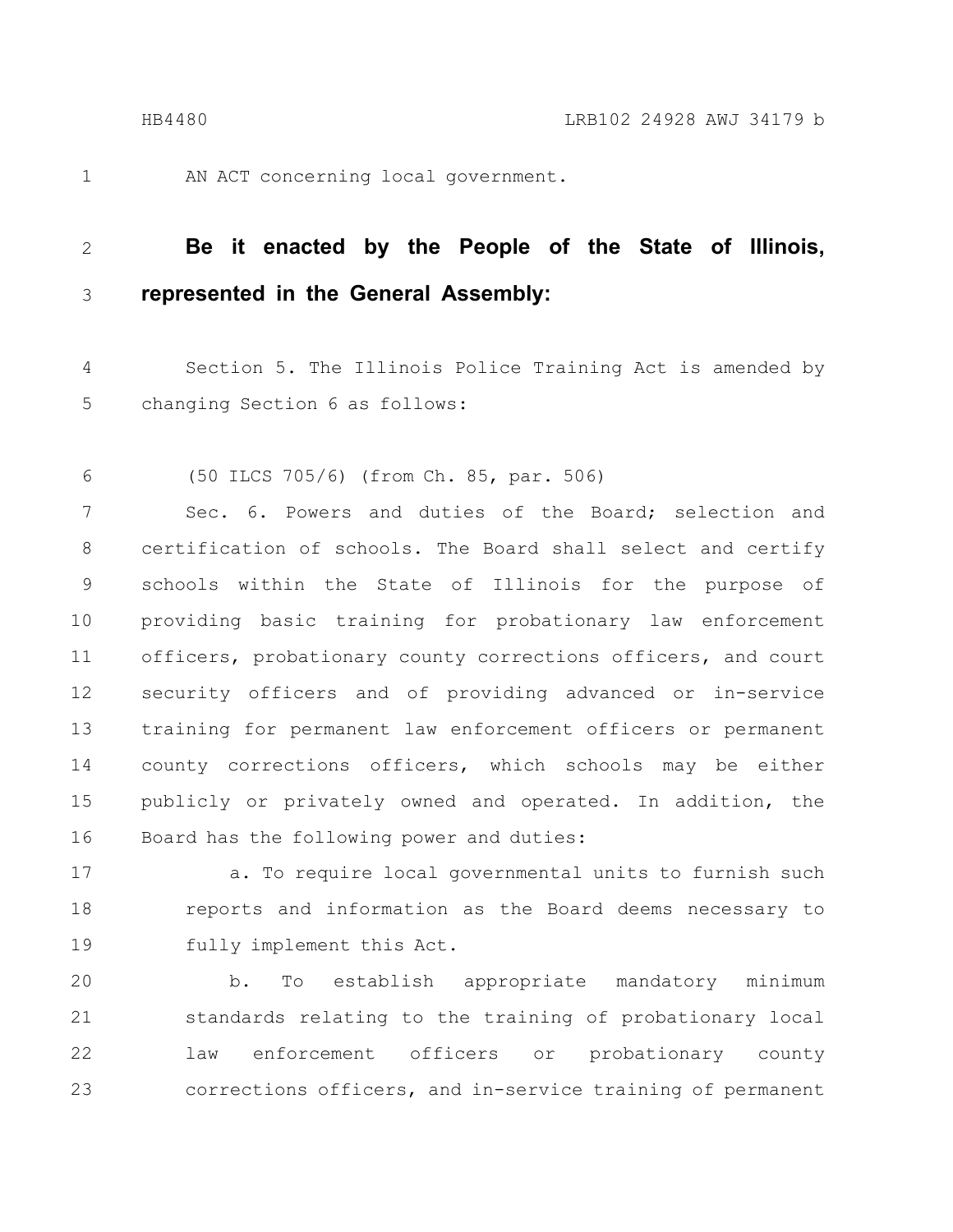- 
- 1

law enforcement officers.

c. To provide appropriate certification to those probationary officers who successfully complete the prescribed minimum standard basic training course. 2 3 4

d. To review and approve annual training curriculum for county sheriffs. 5 6

e. To review and approve applicants to ensure that no applicant is admitted to a certified academy unless the applicant is a person of good character and has not been convicted of, found guilty of, or entered a plea of guilty to, or entered a plea of nolo contendere to a felony offense, any of the misdemeanors in Sections 11-1.50, 11-6, 11-6.5, 11-6.6, 11-9.1, 11-14, 11-14.1, 11-30, 12-2, 12-3.2, 12-3.5, 16-1, 17-1, 17-2, 26.5-1, 26.5-2, 26.5-3, 28-3, 29-1, any misdemeanor in violation of any Section of Part E of Title III of the Criminal Code of 1961 or the Criminal Code of 2012, or subsection (a) of Section 17-32 of the Criminal Code of 1961 or the Criminal Code of 2012, or Section 5 or 5.2 of the Cannabis Control Act, or a crime involving moral turpitude under the laws of this State or any other state which if committed in this State would be punishable as a felony or a crime of moral turpitude, or any felony or misdemeanor in violation of federal law or the law of any state that is the equivalent of any of the offenses specified therein. The Board may appoint investigators who shall enforce the duties conferred upon 7 8 9 10 11 12 13 14 15 16 17 18 19 20 21 22 23 24 25 26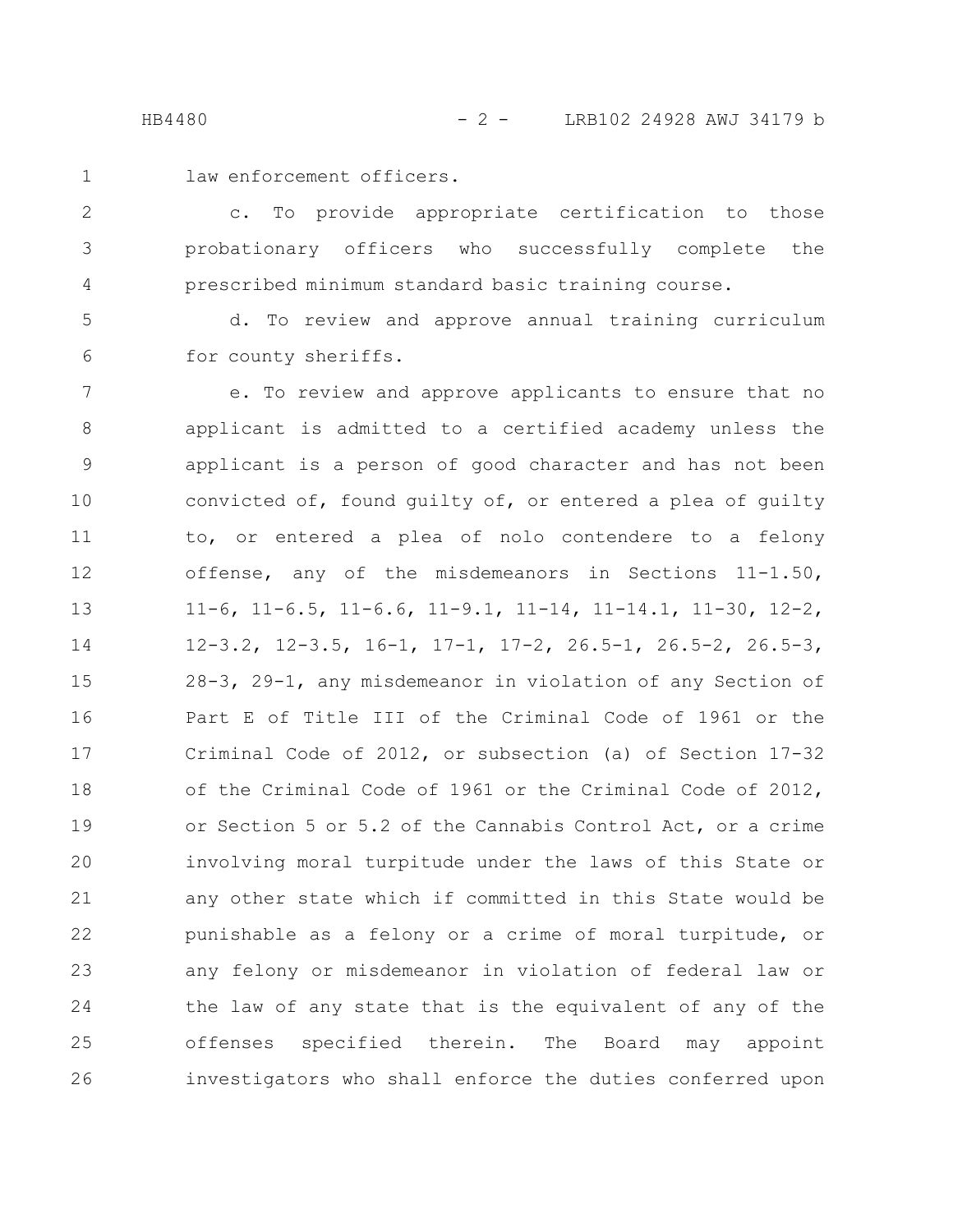HB4480 - 3 - LRB102 24928 AWJ 34179 b

the Board by this Act. 1

For purposes of this paragraph e, a person is considered to have been convicted of, found guilty of, or entered a plea of guilty to, plea of nolo contendere to regardless of whether the adjudication of guilt or sentence is withheld or not entered thereon. This includes sentences of supervision, conditional discharge, or first offender probation, or any similar disposition provided for by law. 2 3 4 5 6 7 8 9

f. To establish statewide standards for minimum standards regarding regular mandatory annual mental health wellness checks sereenings for probationary and permanent police officers, ensuring that counseling sessions and wellness checks sereenings remain confidential. The regular mandatory annual mental health wellness checks for probationary and permanent police officers shall be provided through the law enforcement agency's health insurance carrier at no cost to the law enforcement agency that employs the officers. 10 11 12 13 14 15 16 17 18 19

g. To review and ensure all law enforcement officers remain in compliance with this Act, and any administrative rules adopted under this Act. 20 21 22

h. To suspend any certificate for a definite period, limit or restrict any certificate, or revoke any certificate. 23 24 25

26

i. The Board and the Panel shall have power to secure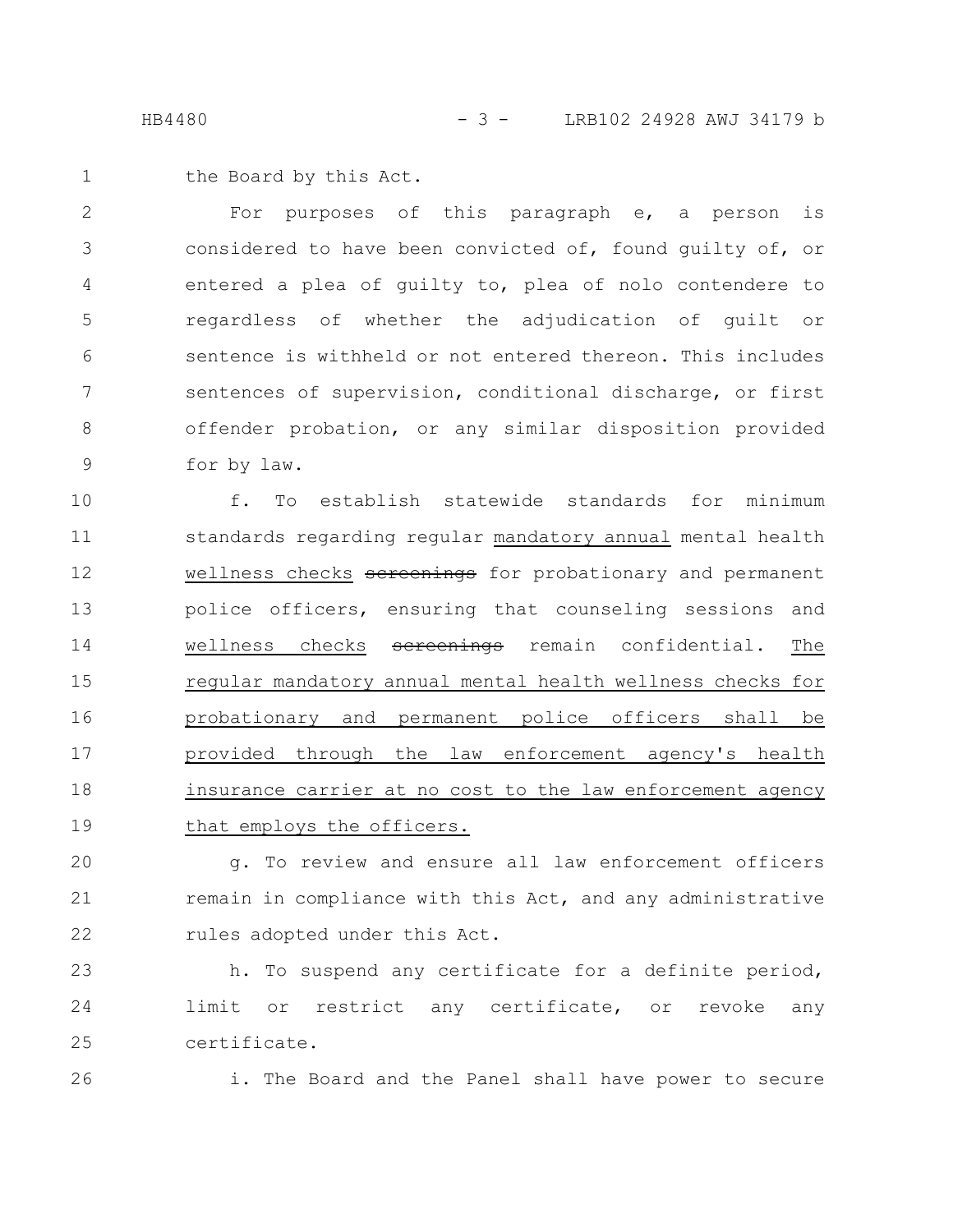HB4480 - 4 - LRB102 24928 AWJ 34179 b

by its subpoena and bring before it any person or entity in this State and to take testimony either orally or by deposition or both with the same fees and mileage and in the same manner as prescribed by law in judicial proceedings in civil cases in circuit courts of this State. The Board and the Panel shall also have the power to subpoena the production of documents, papers, files, books, documents, and records, whether in physical or electronic form, in support of the charges and for defense, and in connection with a hearing or investigation. 1 2 3 4 5 6 7 8 9 10 11

j. The Executive Director, the administrative law judge designated by the Executive Director, and each member of the Board and the Panel shall have the power to administer oaths to witnesses at any hearing that the Board is authorized to conduct under this Act and any other oaths required or authorized to be administered by the Board under this Act. 12 13 14 15 16 17 18

k. In case of the neglect or refusal of any person to obey a subpoena issued by the Board and the Panel, any circuit court, upon application of the Board and the Panel, through the Illinois Attorney General, may order such person to appear before the Board and the Panel give testimony or produce evidence, and any failure to obey such order is punishable by the court as a contempt thereof. This order may be served by personal delivery, by 19 20 21 22 23 24 25 26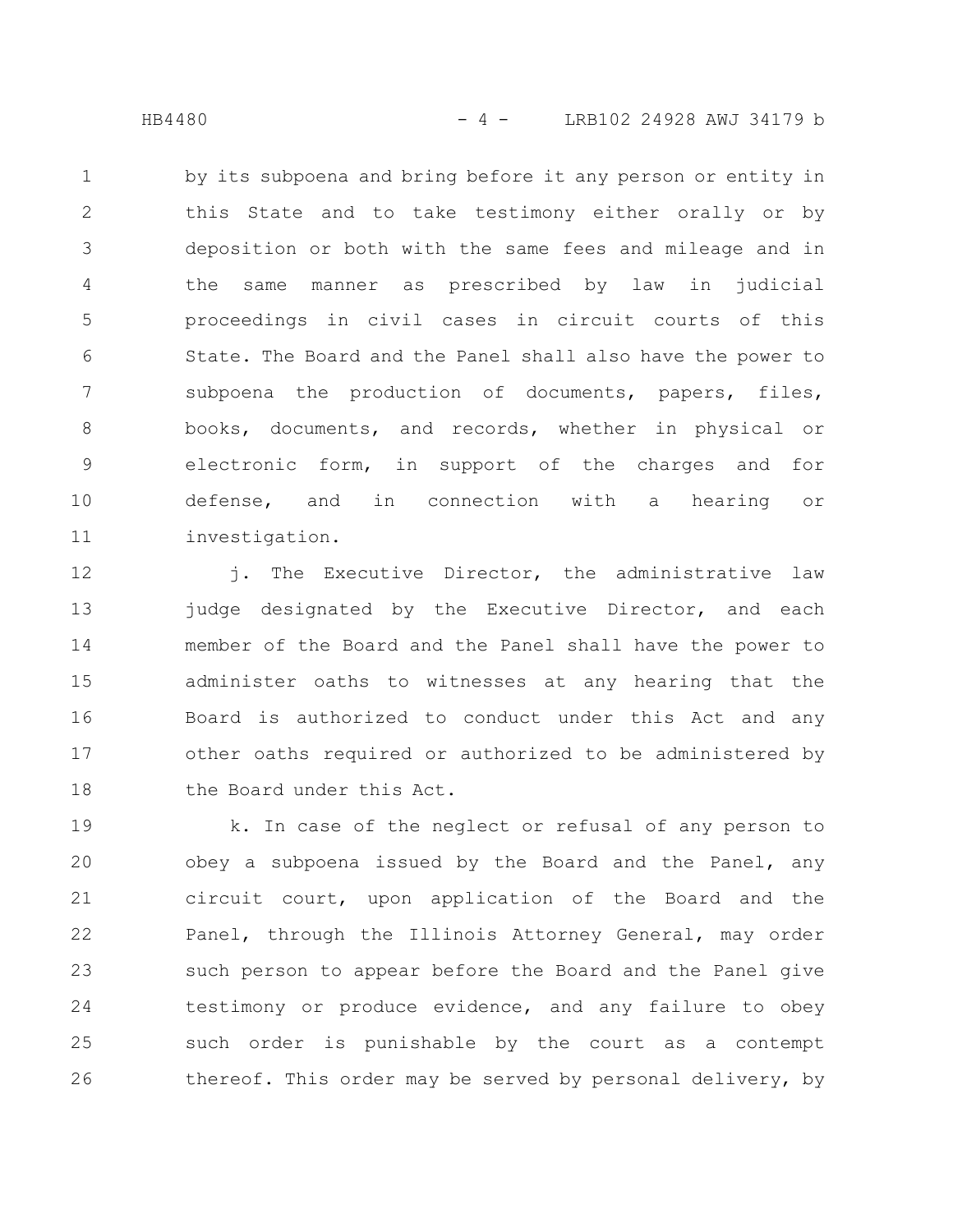email, or by mail to the address of record or email address of record. 1 2

l. The Board shall have the power to administer state certification examinations. Any and all records related to these examinations, including, but not limited to, test questions, test formats, digital files, answer responses, answer keys, and scoring information shall be exempt from disclosure. 3 4 5 6 7 8

(Source: P.A. 101-187, eff. 1-1-20; 101-652, Article 10, Section 10-143, eff. 7-1-21; 101-652, Article 25, Section 25-40, eff. 1-1-22; 102-687, eff. 12-17-21.) 9 10 11

Section 10. The Counties Code is amended by changing Section 5-1069.3 as follows: 12 13

(55 ILCS 5/5-1069.3) 14

Sec. 5-1069.3. Required health benefits. If a county, including a home rule county, is a self-insurer for purposes of providing health insurance coverage for its employees, the coverage shall include coverage for the post-mastectomy care benefits required to be covered by a policy of accident and health insurance under Section 356t and the coverage required under Sections 356g, 356g.5, 356g.5-1, 356q, 356u, 356w, 356x, 356z.6, 356z.8, 356z.9, 356z.10, 356z.11, 356z.12, 356z.13, 356z.14, 356z.15, 356z.22, 356z.25, 356z.26, 356z.29, 356z.30a, 356z.32, 356z.33, 356z.36, 356z.40, 356z.41, 15 16 17 18 19 20 21 22 23 24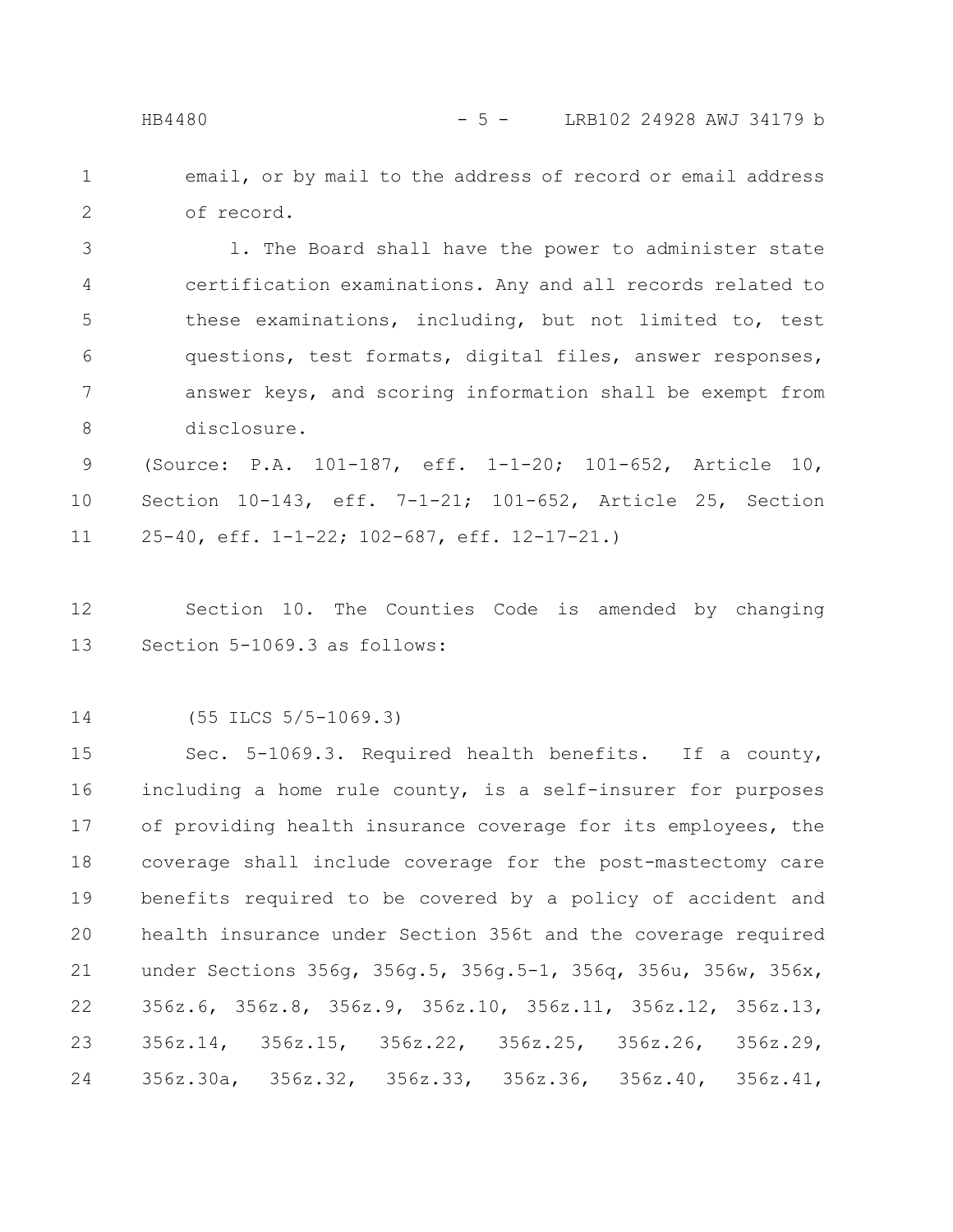HB4480 - 6 - LRB102 24928 AWJ 34179 b

356z.45, 356z.46, 356z.47, 356z.48, 356z.51, and 356z.53 and 356z.43 of the Illinois Insurance Code. The coverage shall comply with Sections 155.22a, 355b, 356z.19, and 370c of the Illinois Insurance Code. The Department of Insurance shall enforce the requirements of this Section. The requirement that health benefits be covered as provided in this Section is an exclusive power and function of the State and is a denial and limitation under Article VII, Section 6, subsection (h) of the Illinois Constitution. A home rule county to which this Section applies must comply with every provision of this Section. 1 2 3 4 5 6 7 8 9 10 11

Rulemaking authority to implement Public Act 95-1045, if any, is conditioned on the rules being adopted in accordance with all provisions of the Illinois Administrative Procedure Act and all rules and procedures of the Joint Committee on Administrative Rules; any purported rule not so adopted, for whatever reason, is unauthorized. 12 13 14 15 16 17

(Source: P.A. 101-81, eff. 7-12-19; 101-281, eff. 1-1-20; 101-393, eff. 1-1-20; 101-461, eff. 1-1-20; 101-625, eff. 1-1-21; 102-30, eff. 1-1-22; 102-103, eff. 1-1-22; 102-203, eff. 1-1-22; 102-306, eff. 1-1-22; 102-443, eff. 1-1-22; 102-642, eff. 1-1-22; 102-665, eff. 10-8-21; revised  $10-26-21.$ 18 19 20 21 22 23

Section 15. The Illinois Municipal Code is amended by changing Section 10-4-2.3 as follows: 24 25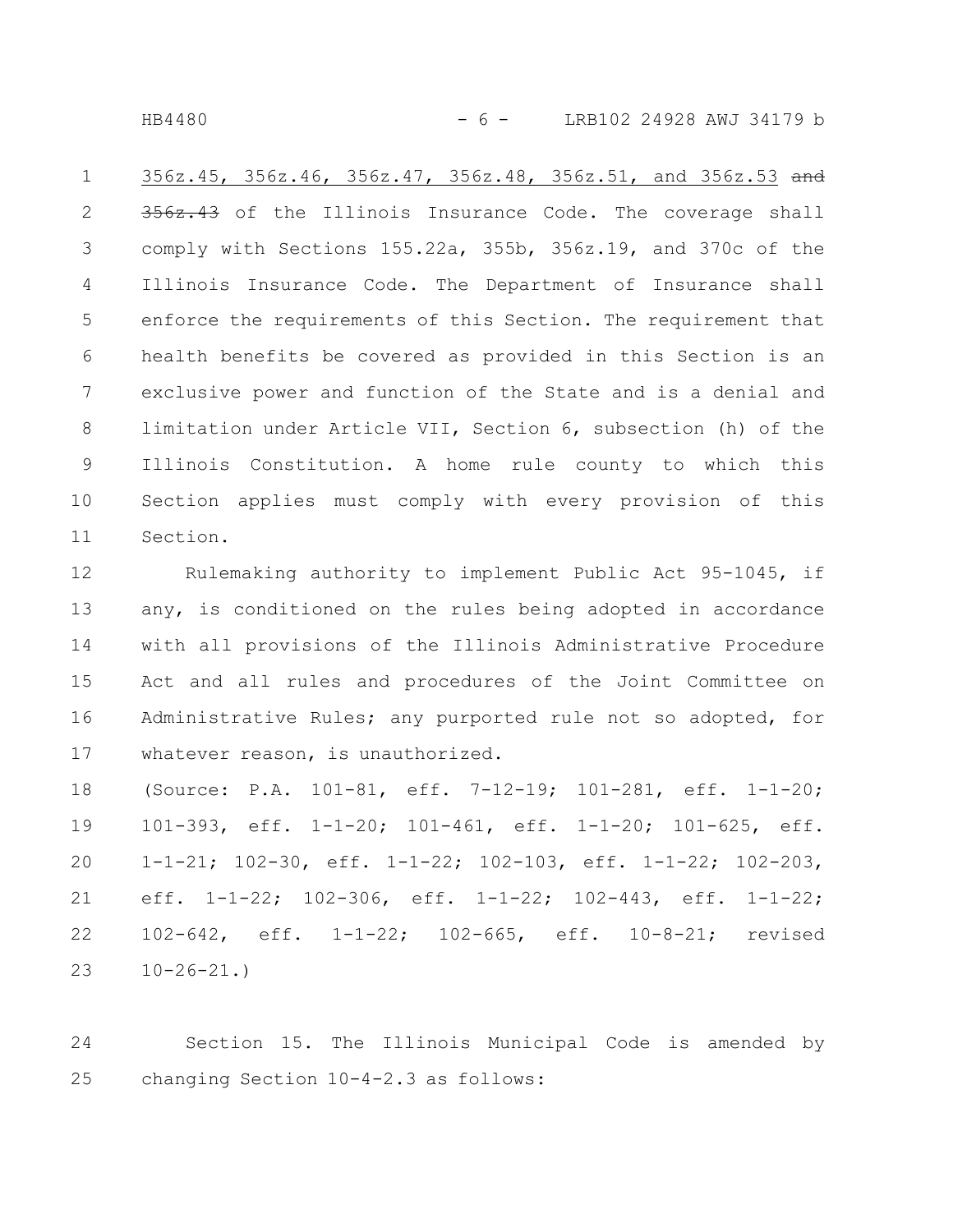```
1
```
(65 ILCS 5/10-4-2.3)

Sec. 10-4-2.3. Required health benefits. If a municipality, including a home rule municipality, is a self-insurer for purposes of providing health insurance coverage for its employees, the coverage shall include coverage for the post-mastectomy care benefits required to be covered by a policy of accident and health insurance under Section 356t and the coverage required under Sections 356g, 356g.5, 356g.5-1, 356q, 356u, 356w, 356x, 356z.6, 356z.8, 356z.9, 356z.10, 356z.11, 356z.12, 356z.13, 356z.14, 356z.15, 356z.22, 356z.25, 356z.26, 356z.29, 356z.30a, 356z.32, 356z.33, 356z.36, 356z.40, 356z.41, 356z.45, 356z.46, 356z.47, 356z.48, 356z.51, and 356z.53 and 356z.43 of the Illinois Insurance Code. The coverage shall comply with Sections 155.22a, 355b, 356z.19, and 370c of the Illinois Insurance Code. The Department of Insurance shall enforce the requirements of this Section. The requirement that health benefits be covered as provided in this is an exclusive power and function of the State and is a denial and limitation under Article VII, Section 6, subsection (h) of the Illinois Constitution. A home rule municipality to which this Section applies must comply with every provision of this Section. 2 3 4 5 6 7 8 9 10 11 12 13 14 15 16 17 18 19 20 21 22

Rulemaking authority to implement Public Act 95-1045, if any, is conditioned on the rules being adopted in accordance with all provisions of the Illinois Administrative Procedure 23 24 25